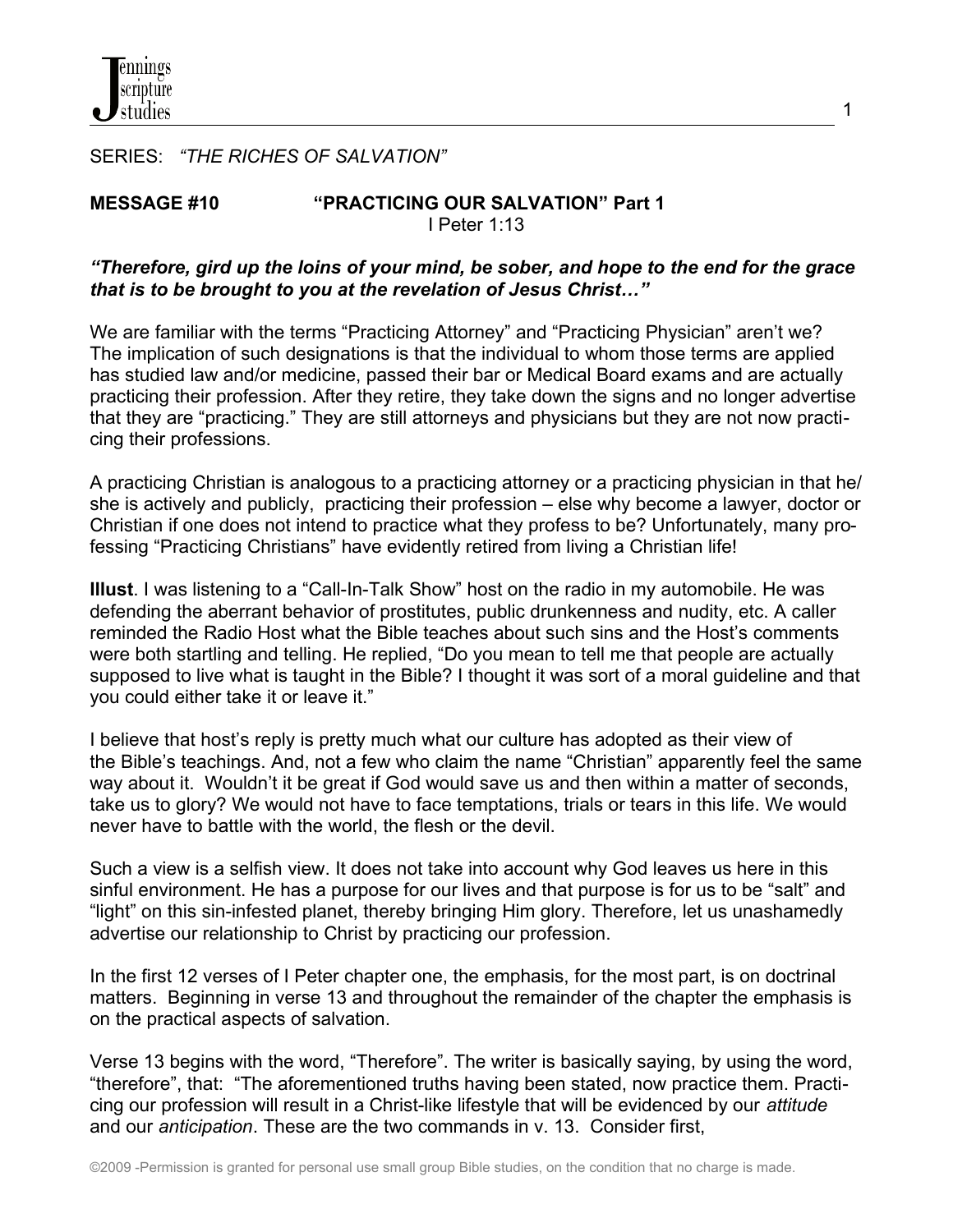# **I. THE ATTITUDE THAT WILL STABALIZE US.**

"gird up the loins of your mind, be sober…"

 In order to experience stability in our daily walk with the Lord there must be two actions that we take: we must "concentrate" and we must "consecrate." I will explain:

## **A. There Must Be Concentration.** "Gird up the loins of your mind."

**Illust.** The analogy of "girding up" the mind is taken from the long, flowing Oriental robes. I have seen the practicality of this action when ministering in Bangladesh. There, and elsewhere, the men wear the long over-garment. When they want to run fast, or when they work in the rice paddies, they reach down between their legs, taking hold of the hem at the back of the garment and, pulling it forward and upward, tuck it into their waist-band. The legs are then free of the entanglement of the garment. They have "girded up their loins."

 By the usage of this analogy, Peter is saying, "Pull in the loose ends of your mind." "Think! Concentrate!" He is saying what Paul said to the Corinthian Christians: "Bring every thought into captivity to the obedience of Christ." (II Cor.10:5) We need to get serious about living the life we say we have! Insincerity is ruinous to spirituality..

 **Illust.** The tennis player, Jimmy Conners, is famous for shouting at the judges who ruled his serve or returns out of bounds: "You can't be serious!" Well, yes you can! Hell, heaven, sin, Satan, life, death, etc. are serious subjects.. Peter is saying, "Get serious, concentrate your minds upon the Lord."

 We live in unstable times. If we want stability in our lives, we must have cranial Christianity! Isaiah encourages us with these words: "The steadfast of mind You will keep in perfect peace, because he trusts in You." (Isa 26:3 NASU)The attitude that will stabilize us must be one of concentration. Furthermore:

### **B. There Must Be Consecration.** "*be sober."*

The word "consecrate" means, "to make holy; to set apart for sacred use." Note the words, "be sober" or "keep sober in spirit" as the NASU has it. He is not here warning about drunkenness, that warning is elsewhere. The writer here is saying, "be clear minded, alert, serious, sober in your thinking".

 The mind is where the Christian's battle is won or lost. The reason so many are unstable is that they do not have a mind that is consecrated to God. Paul wrote to the Philippians warning them about thoughtless and loose living in these words:

 "Brethren, join in following my example, and note those who so walk, as you have us for a pattern. For many walk, of whom I have told you often, and now tell you even weeping, that they are the enemies of the cross of Christ: whose end is destruction, whose god is their belly, and whose glory is in their shame, who set their mind on earthly things." (Philippians 3:17-19)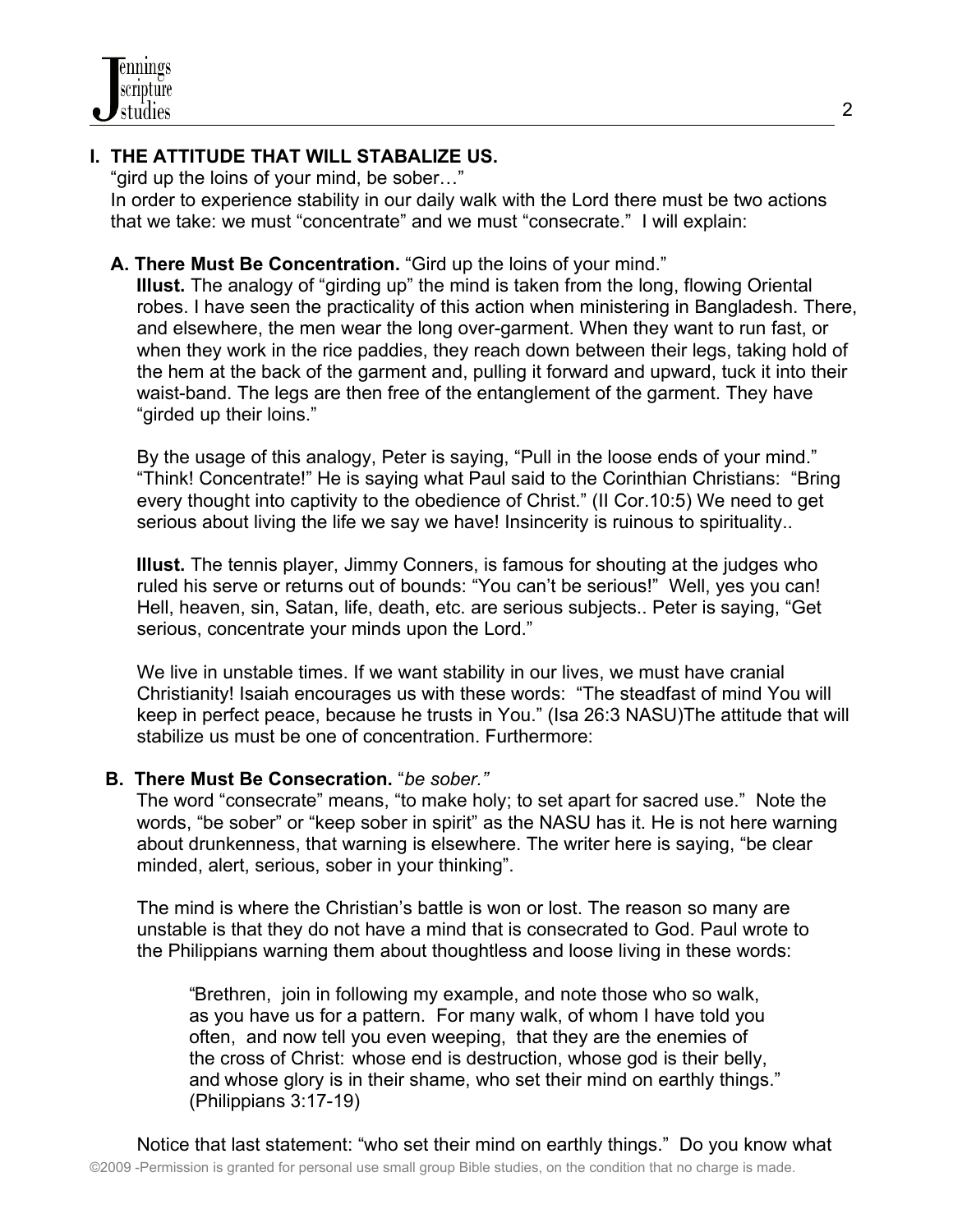the word "amusement" means? To "muse" means "to think". The "A" is the negative prefix and therefore the word "amusement" literally means "not to think". We are amusing ourselves to death – literally.

 There are those Christians who have adopted the world's mind-set. Their attitude toward spiritual truth is not serious or sober. Christians who do not have a mind that is consecrated to God are unstable.

 Paul was talking about a consecrated mind when he wrote to the Colossian Christians saying, " If then you were raised with Christ, seek those things which are above, where Christ is, sitting at the right hand of God. *Set your mind on things above*, not on things on the earth." (Colossians 3:1-2)

 If we are going to set our minds "*on things above, not on things on the earth*" there must be concentration and consecration! Concentration leads to consecration! The Devil does not want us to *concentrate* for fear that we will *consecrate* ourselves more fully to the Lord. Consequently he has many distractions and attractions to keep us from gathering up the loose ends of our minds and being sober minded.

 What is your attitude toward being a "Practicing Christian" and literally living by biblical standards? Is your attitude like that of the Talk Show host?

 **Illust.** Chuck Swindoll wrote an excellent statement about attitude. He said, "The longer I live the more I realize the impact of attitude in life. Attitude is more important than facts. It is more important than the past, than education, than money, than circumstan ces, than failures, than successes, than what other people think or say or do. It will make or break a company...a church...a home." He continues: "The remarkable thing is we have a choice every day regarding the attitude we will embrace for that day. We cannot change the past...we cannot change the inevitable. The only thing we do is play on the one string we have, and that is our attitude...We are in charge of our attitudes."

 The space age has taught us many things. For instance, the pitch of the satellite is called Its "attitude". When I first heard the Space Engineers talking about the "attitude" of the space capsule from Houston, Texas, I thought, "has that spacecraft become so advanced and sophisticated that it has a mind of its own and has developed a bad attitude?"

 The "attitude" of the airplane determines whether it is ascending or descending. Nose up – ascending; nose down – descending. So it is with the spacecraft. Now here is the principle: *"Attitude determines altitude!"* This is true, not only in aerodynamics but in spiritual dynamics as well. One's spiritual attitude determines ones spiritual altitude.

 **Illust.** I enjoy singing some of the worship choruses that are focused upon the One worshipped and not upon the worshipper. However, I am not about to abandon the older hymns and Gospel songs. One of the Gospel songs that expresses the desire every practicing Christian should have is "Higher Ground":

#### "I'm pressing on the upward way,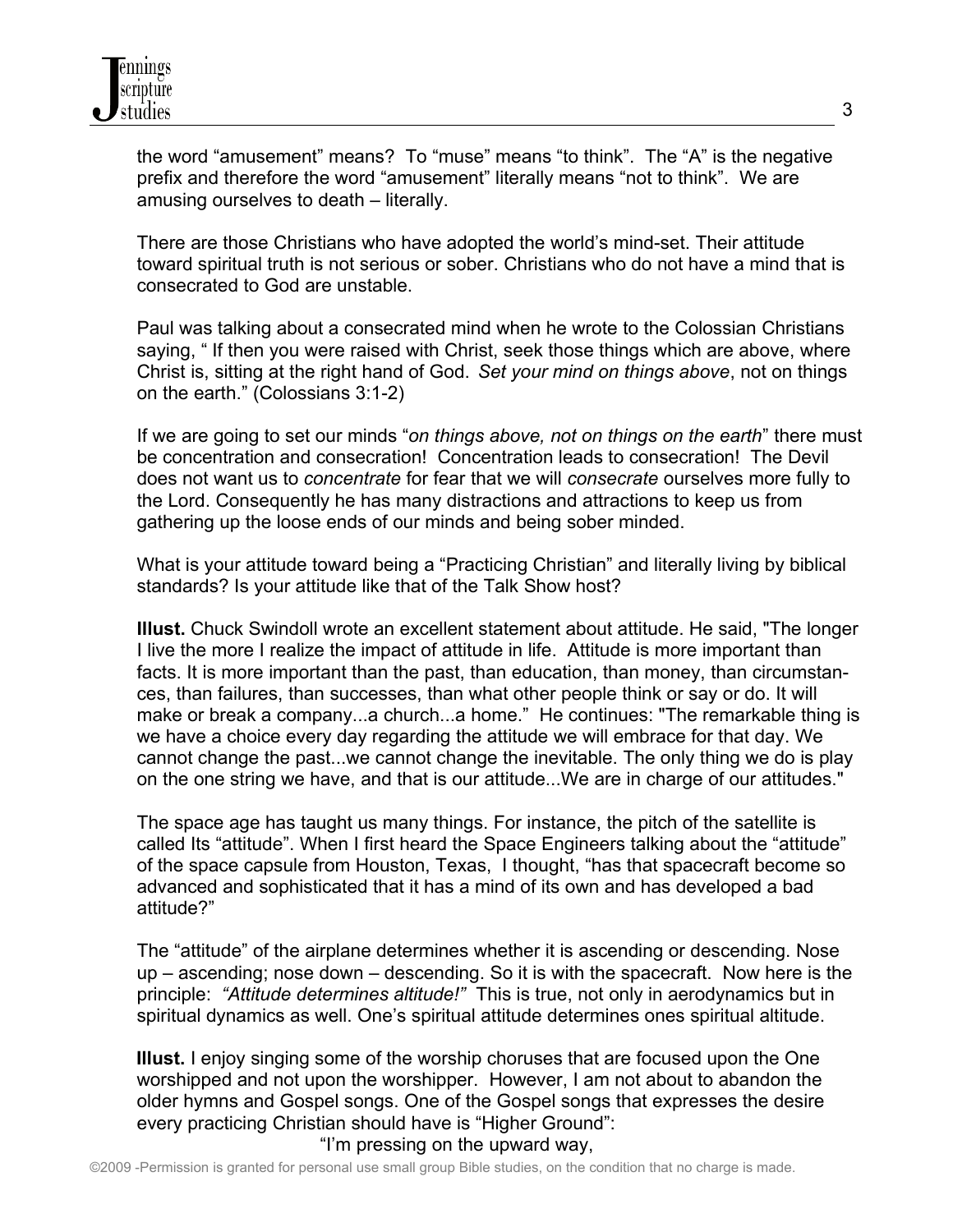New heights I'm gaining every day; Still praying as I'm onward bound, 'Lord, plant my feet on higher ground.'" - Johnson Oatman, Jr.

 That's the attitude that will stabilize us. But there is another command in verse 13 – Peter also tells us about:

## **II. THE ANTICIPATION THAT WILL MOBILIZE US.**

 Back to v. 13 - "hope to the end for the grace that is to be brought to you at the revelation of Jesus Christ…"

 We will not only be stabilized by being "Practicing Christians," but we will also be mobilized! The mobilizing truth is the return of Jesus Christ. Let us think about the anticipation of Christ's coming and how that truth should mobilize us. It will:

## **A. Mobilize Us To Watchfulness.**

We are told to "hope to the end" in v. 13. Paul writes to Titus about "Looking for that blessed hope, and the glorious appearing of the great God and our Saviour Jesus Christ." (Titus 2:13) Are you looking? Perhaps a better question is, "Are you ready?"

 **Illust**. Chuck Swindoll told about a fellow who worked in a machine shop with him during Seminary days. His job was to clean up the machines and the shop. His clothes were always dirty with grease and grime from the shop. One day Chuck noticed that it was almost quitting time and he asked the man, "are you ready to go home?" He answered, "Yes." But he still had on his old dirty clothes. So Chuck said to him again, "are you sure you are ready to go home? You still have on your old dirty clothes." He said, "I'm ready."

 As soon as the whistle blew for the 5:00 quitting time the man unzipped his overalls and stepped out of them and underneath the overalls he had on nice clean clothes. Chuck said, "When the whistle blew all the fellow had to do was unzip, step out, punch out and he was gone."

 Someday there will be a trumpet blast from heaven and we will be going home! Let's Step out of our dirty lifestyles now for when the Lord comes it will be too late to change clothes!

 The anticipation of the Lord's coming should mobilize us to watchfulness and mobilize us to witness.

### **B. Mobilize To Witness.**

 Paul writes about the motivation to witness in 2 Cor. 5:11 - "Knowing, therefore, the terror of the Lord, we persuade men."

 This verse is not saying that the Lord is fearful but that those who know the Lord fear Him; that is, have a reverential awe of Him, and as a result want to persuade people to come to Christ. The Living Bible transliteration puts this statement in plain